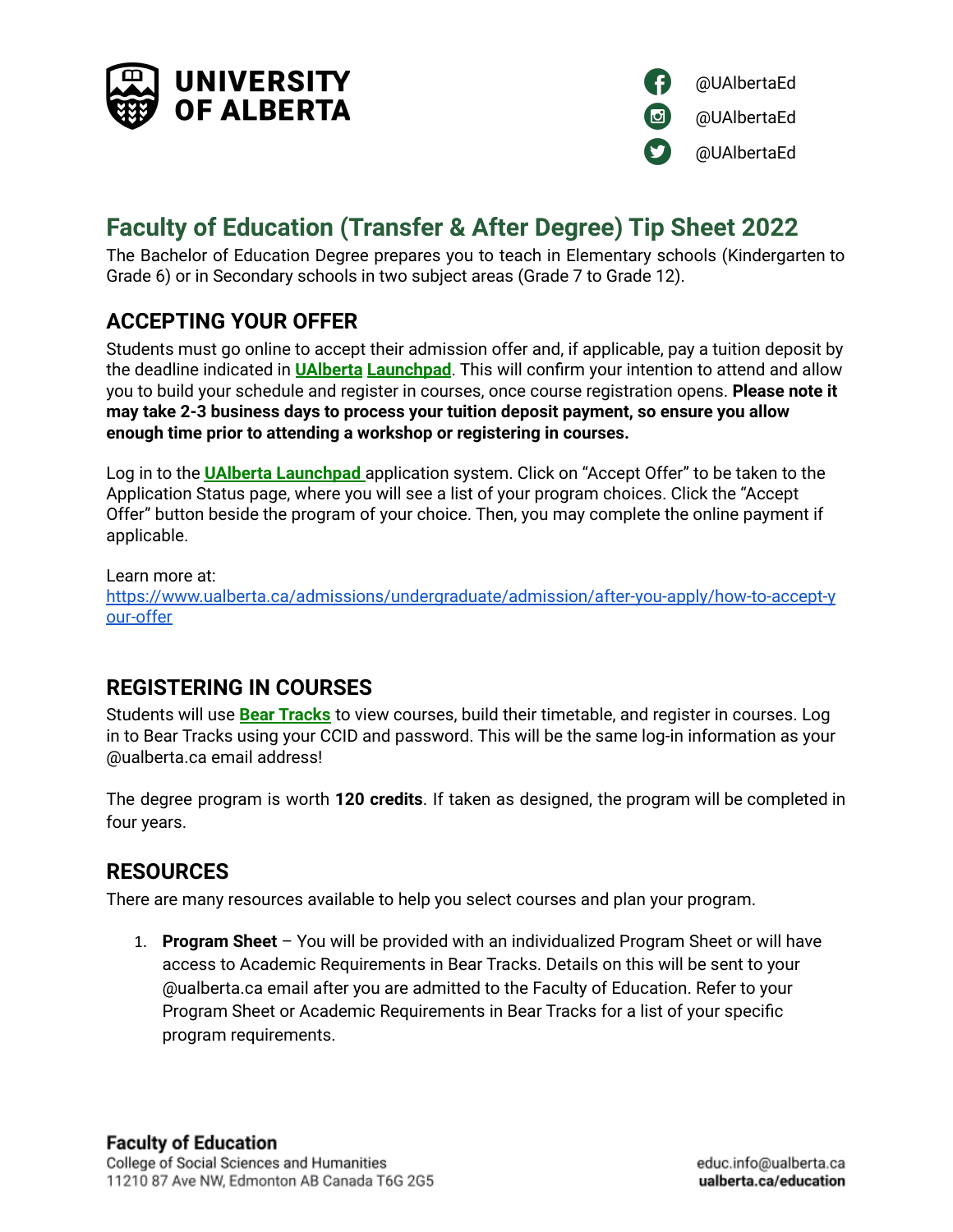

- 2. **U of A Calendar U of A Calendar** The U of A [Calendar](https://calendar.ualberta.ca/index.php) is an important resource for students. It has sections for:
	- General Faculty of Education [Information](https://calendar.ualberta.ca/preview_entity.php?catoid=33&ent_oid=4292)
	- [Elementary](https://calendar.ualberta.ca/preview_program.php?catoid=33&poid=37627) Education Route
	- [Secondary](https://calendar.ualberta.ca/preview_program.php?catoid=33&poid=37627) Education Route (Scroll to Education Chart 1 for majors and Education Chart 2 for minors)
	- After [Degree](https://calendar.ualberta.ca/preview_program.php?catoid=33&poid=37783)

### **TIPS FOR CREATING YOUR TIMETABLE**

1. A full course load is \*15 credits per term (normally 5 classes); however, students will still be considered full-time if they are registered in at least \*9 credits (normally 3-5 classes) per term in Fall/Winter.

2. Make sure to check prerequisites: Some classes will need you to present certain prerequisite courses prior to taking them. This information can be found in the course descriptions on Bear Tracks or in the Calendar.

3. When registering for your **[Education](https://education-student-services.ualberta.ca/your-program-and-registration#registration) Elective**: Ensure that you register in a 300- or 400-level class offered by the Faculty of Education (EDU, EDPY, EDPS, EDIT, EDEL, EDSE, EDES).

4. If the class you want is full: Put the class on your "Watch List" (found on Bear Tracks). You will be notified via email or text message if a spot becomes available in the class.

5*.* **It is not uncommon to encounter errors when you are registering, but don't panic!** You can find instructions and troubleshooting information on the [Registration](https://education-student-services.ualberta.ca/your-program-and-registration#registration) Issues section of the Faculty of Education website.

### **HAVING ISSUES ENROLLING IN A REQUIRED COURSE?**

If you find that you are getting the message "restrictions not met" or some variation of this, please read the error message notes, as well as the notes on Bear Tracks. You may need to contact the department that is running the course.

Send your inquiry using the format below to edreg.undergrad@ualberta.ca

Ensure you email from your @ualberta.ca account with the following information: First and Last name  $ID#$ Section # Course # Term (Fall/Winter) ★ Please attach a copy of your program sheet